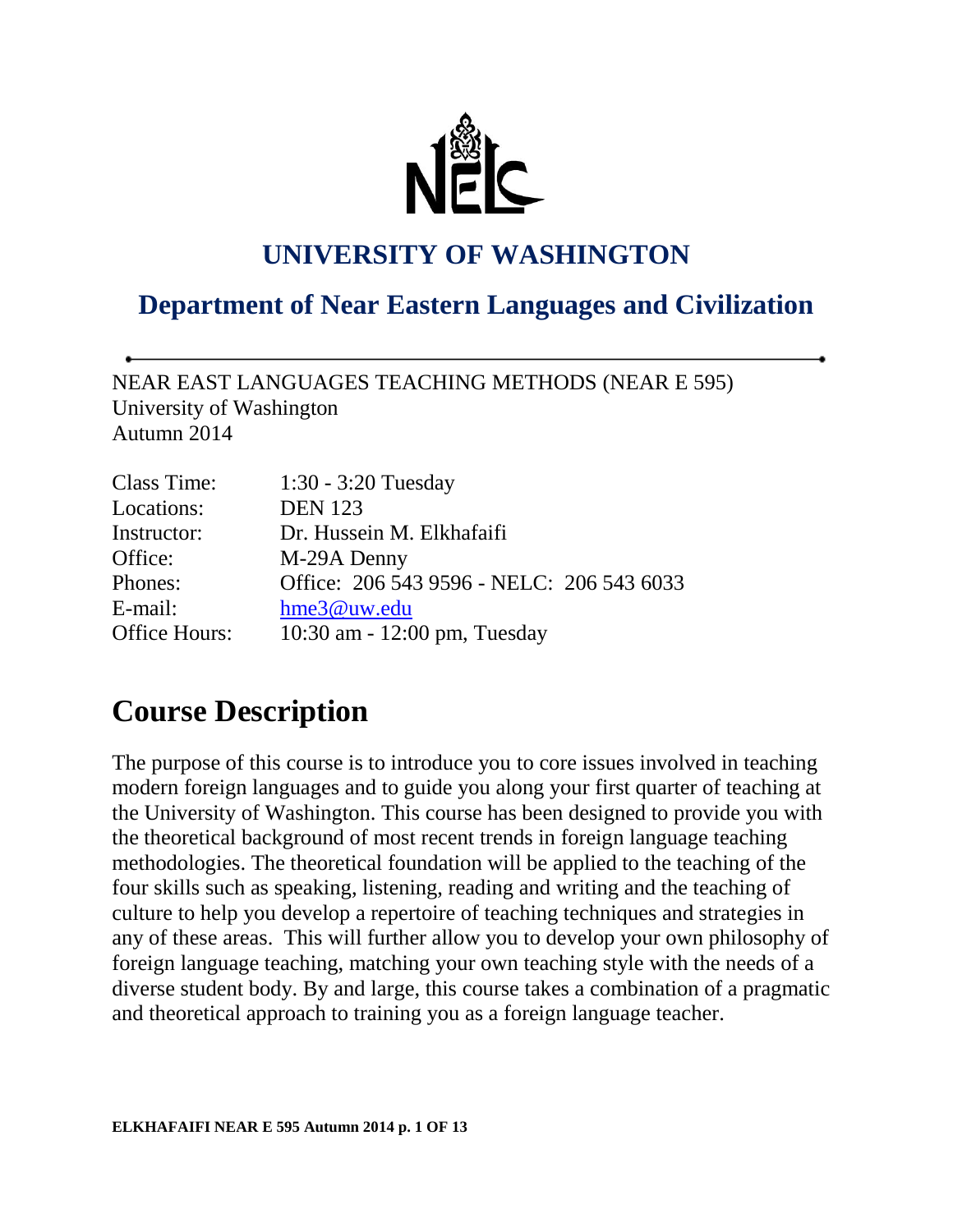# **Course Objectives:**

- 1. help both experienced, new teachers, as well as those with no prior teacher training who are considering foreign language teaching as a profession.
- 2. develop students' understanding of current theories of foreign language learning and acquisition by designing appropriate long-term curricular objectives and short-term lesson objectives.
- 3. teach students to engage in reflective analysis and self-evaluation, and become more aware of their own teaching styles and approaches.
- 4. allow students to investigate aspects of teacher behavior, or teacher evaluation.
- 5. present the various cognitive, sociocultural, linguistic and affective factors that influence foreign language students' performance.
- 6. familiarize teachers with the major professional, pedagogical, and curricular issues facing foreign language instruction today.
- 7. develop teachers' experience with practical issues of foreign language teaching, such as lesson planning, classroom activities, setting goals and standards, record-keeping, and classroom management.
- 8. develop teachers' ability to recognize the pedagogical implications and practical application of a wide range of theoretical approaches to language and culture.
- 9. provide a forum for teachers to solidify their own foreign language teaching methodology.
- 10.help teachers critique their peers' work and use peer evaluation to improve their own work.
- 11.help students integrate effective technological tools into the design of classroom lessons.

# **Course Format**

This class will be conducted as a seminar. The instructor and the students will share the responsibility for coming to class fully prepared and for actively participating in each session. The course objectives will be met through meetings in which all students discuss, collaborate on, present, and evaluate course products at various stages of development. You are encouraged to work in partnership on assignments and activities.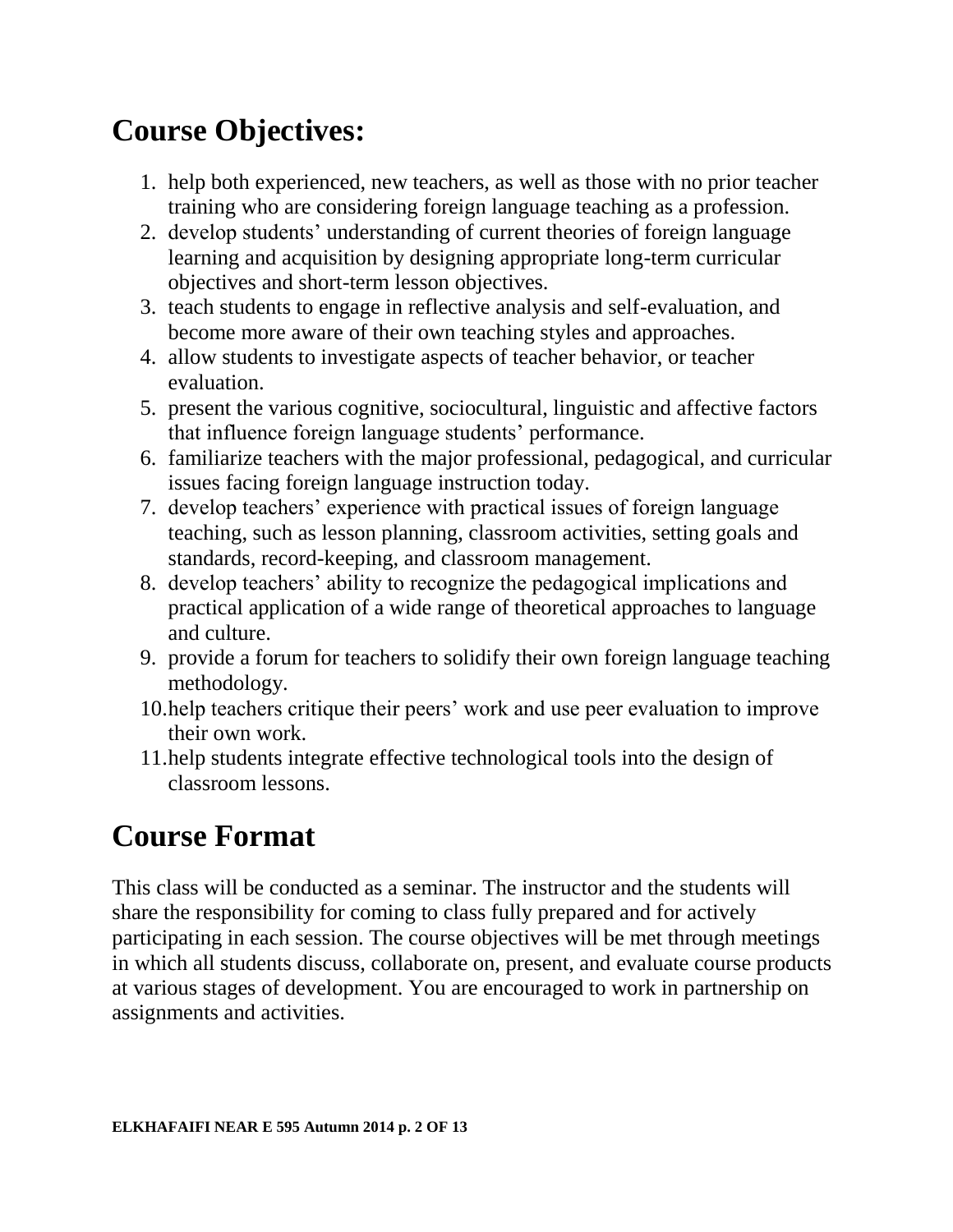### **Canvas**

This course uses Canvas LMS, an online learning management system at the University of Washington. The course website is [https://canvas.uw.edu/courses/918276.](https://canvas.uw.edu/courses/918276) You can find your assignments and. other important information about the course can be found in the "Pages" and "file" buttons to the right or left of this window. If you have any problems using Canvas, you can get help at [help@uw.edu](mailto:help@uw.edu) .

# **Reading Materials**

Brandl, Klaus. Communicative Language Teaching in Action: Putting Principles to Work. Pearson Prentice Hall, 2008

<http://coerll.utexas.edu/methods/>

#### **About the Site**

Foreign Language Teaching Methods focuses on 12 different aspects of language teaching, each taught by a different expert instructor. The site contains video footage from an actual methods course held at the University of Texas at Austin. This flexible resource is designed to be used by foreign language teachers as a component of a classroom methods course or as a stand-alone course for independent learners.

### **Evaluation**

| Assignment                 | Weight |
|----------------------------|--------|
| <b>Class Participation</b> | 20%    |
| Discussion                 | 20%    |
| Teaching journal           | 20%    |
| <b>Class Observation</b>   | 10%    |
| Videotaping                | 15     |
| <b>Test Analysis</b>       | 15     |
| <b>TOTAL</b>               | 100%   |

### **COURSE REQUIREMENTS:**

1. **Participation** To successfully earn credit for this course, you are expected to complete all of the assignments as indicated on the course schedule.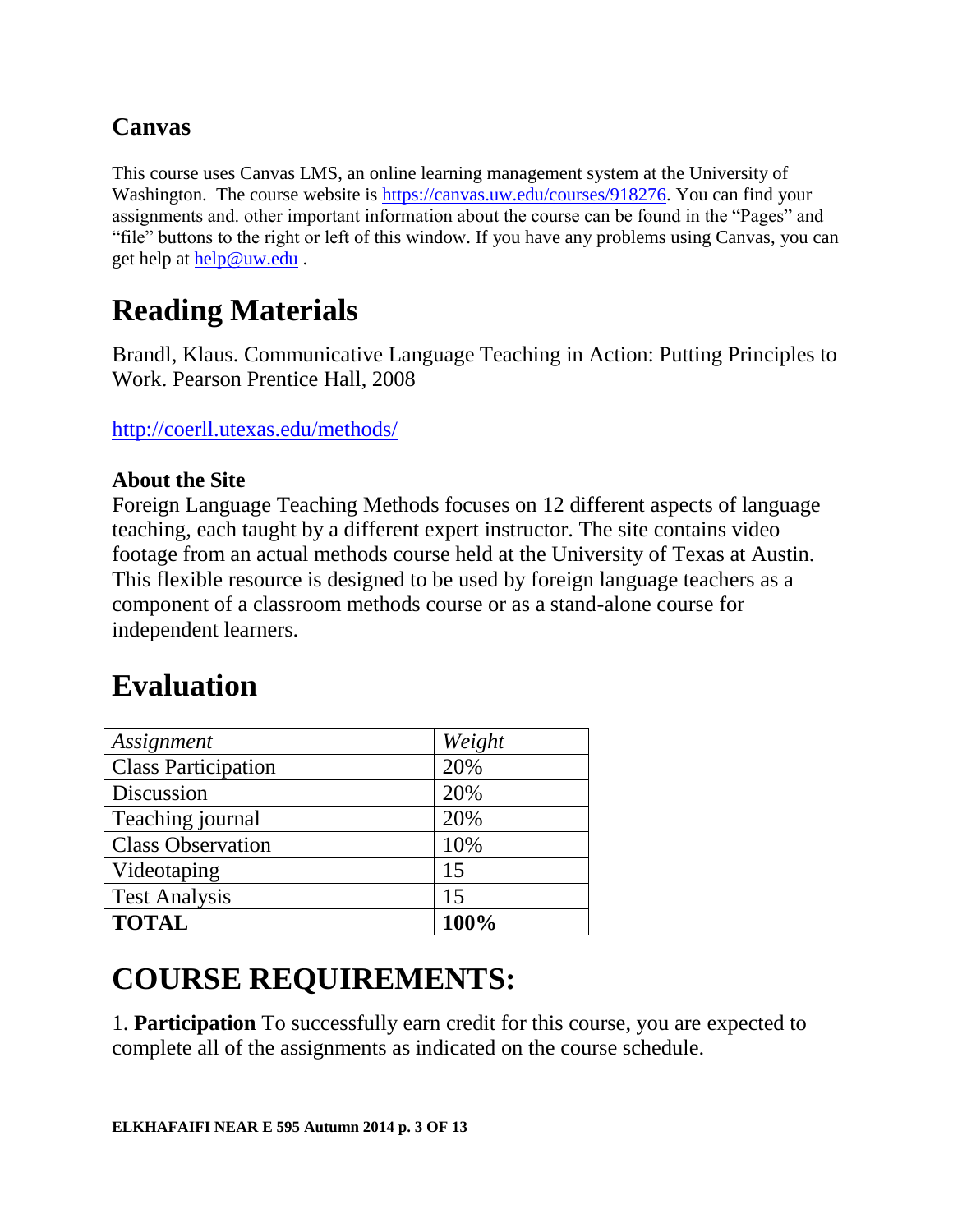2. **Open Discussion Board** On the Discussion Board, you can share your ideas about the course material, ask questions of each other, post readings/videos/links for our consideration, etc.

3. **Teaching Journal**: Keep a weekly teaching journal. Feel free to write about any questions or issues regarding your teaching assignment or foreign language pedagogy in general.

To become a successful and effective language teacher takes many years of experience. Research has shown that the good language teachers are in constant dialog with their work, experimenting and trying out new techniques and materials, and above all are constantly reflecting upon their teaching. The goal of this teaching journal is for you to reflect on your own experience as a learner of a foreign language and how this impacts your daily teaching practices. Feel free to write about anything that is related to the teaching of your own class, observations that you make about your own or some of your fellow instructors' teaching, new experiments, activities that went especially well, or activities you want to change, encounters with students, frustrations about your teaching; problems in you classroom, the methods seminar (in particular questions you have about the readings, or concepts you don't understand, or any questions about foreign language teaching that are of personal interest to you.)

4. **Class Observation**. For this report, observe a language class in which you have no knowledge. The assignment is submitted via Canvas.

5. **Videotaping** of your own teaching performance and evaluation of the videotaped teaching episode.

6. **Test Analysis**. Choose a test that you administered in your program this quarter. Briefly describe the contents of this test and identify the different testing items. Were the testing items performance-based, prochievement tasks, discrete items, integrative, etc.? In general, what kinds of skills are tested? How does your department go about grading and scoring? Are your test results reliable? Do you consider the tests valid? Defend your answers (see Chapter 10 for definitions and descriptions of types of test). (Minimum 500 words)

# **Course Calendar:**

*Topic 1: Principles of Communicative Language Teaching & Task-based*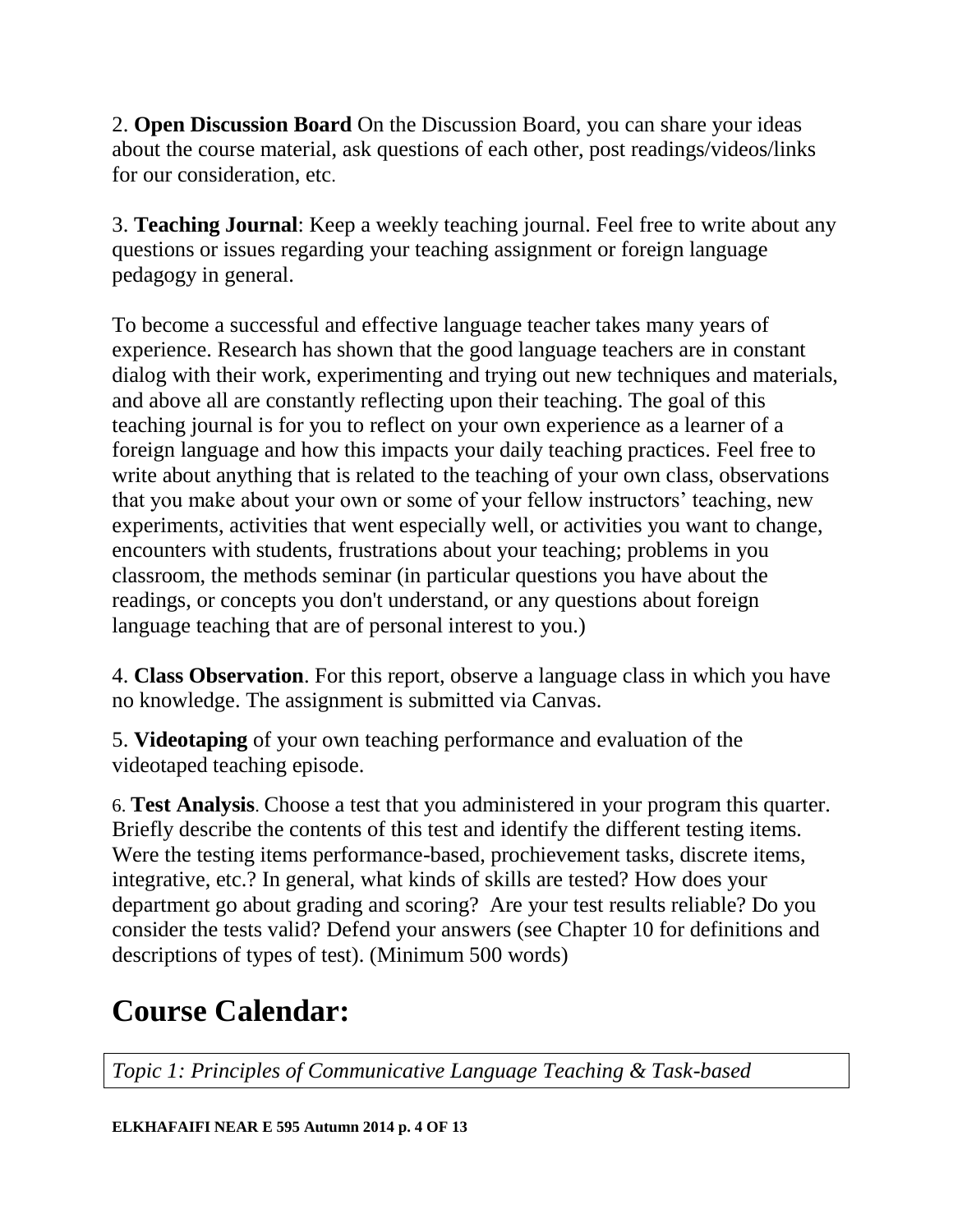*Instruction*

Day: Sep.30 (Tuesday)

Read: *Principles of Communicative Language Teaching* (chapter 1)

Task: Journal. Due: Sunday Sep 28 by midnight!

*Topic 2: Short-Term & Daily Lesson Planning*

Day: Oct.7 (Tuesday)

Read: *Short-Term & Daily Lesson Planning* (chapter 2)

Task: Journal. Due: Sunday Oct 5 by midnight!

*Topic 3: Getting Started: Introducing Vocabulary*

Day: Oct. 14 (Tuesday)

Read: *Getting Started: Introducing Vocabulary* (chapter 3)

Task: Journal Due: Sunday Oct 12 by midnight!

*Topic 4: Grammar and Language Learning*

Day: Oct. 21 (Tuesday)

Read: *Grammar and Language Learning* (chapter 4)

Task: Journal. Due: Sunday Oct 19 by midnight!

*Topic 5: Error correction and feedback*

Day: Oct. 28 (Tuesday)

Read: Error Correction and Feedback (chapter 5)

Task: Journal. Due: Sunday Oct 26 by midnight!

Class Observation. Due: Sunday Oct 26 by midnight!

*Topic 6: Instructional Sequencing and Task Design*

Day: Nov. 4 (Tuesday)

Read: *Instructional sequencing* (chapter 6)

Task: Journal. Due: Sunday Nov 2 by midnight!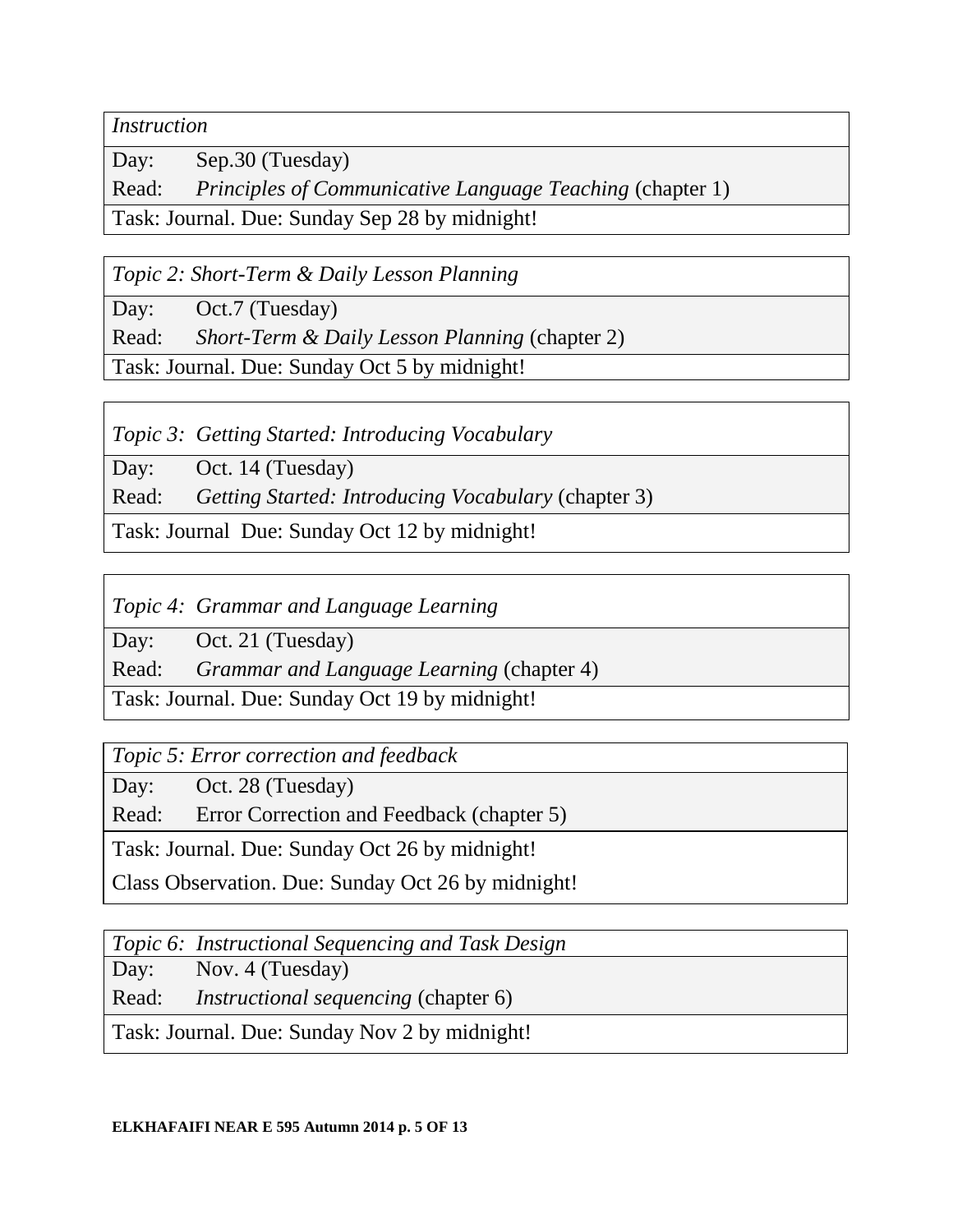*Topic 7: Developing Listening Skills*

Day: Nov. 18 (Tuesday)

Read: Developing listening skills (chapter 7)

Task: Journal. Due: Sunday Nov 16 by midnight!

*Topic 8: Developing reading skills*

Day: Nov. 25 (Tuesday)

Read: Developing reading skills (chapter 9)

Task: Journal Due: Sunday Nov 23 by midnight!

Videotaping. Due: Nov 25 (Tuesday)

*Topic 9: Assessment and Evaluation*

Day: Dec 2 (Tuesday)

Read: Assessing & Language Learning (chapter 10)

Task: Journal Due: Sunday Nov 30 by midnight!

Test Analysis. Due. Dec 5 (Friday)

#### **SELECTED JOURNALS**

There is a wide variety of periodic journals, bulletins, and websites that deal with issues surrounding culture and/or language. Some of them are listed here, along with information for contacting the respective publishers. Those found in the Suzzallo-Allen Library have the call number shown and several are also available online and as electronic resources.

#### **Al-<sup>c</sup>Arabiyya** PJ6065 .N382

American Association of Teachers of Arabic (AATA) Dept. of Modern Languages and Literatures College of William and Mary Williamsburg, VA 23187-8795 Email: [aata@wm.edu](mailto:aata@wm.edu) Website: <http://www.wm.edu/aata/>

#### **ADFL Bulletin**

Association of Departments of Foreign Languages (ADFL) 10 Astor Place New York, NY 10003-6981

#### **ELKHAFAIFI NEAR E 595 Autumn 2014 p. 6 OF 13**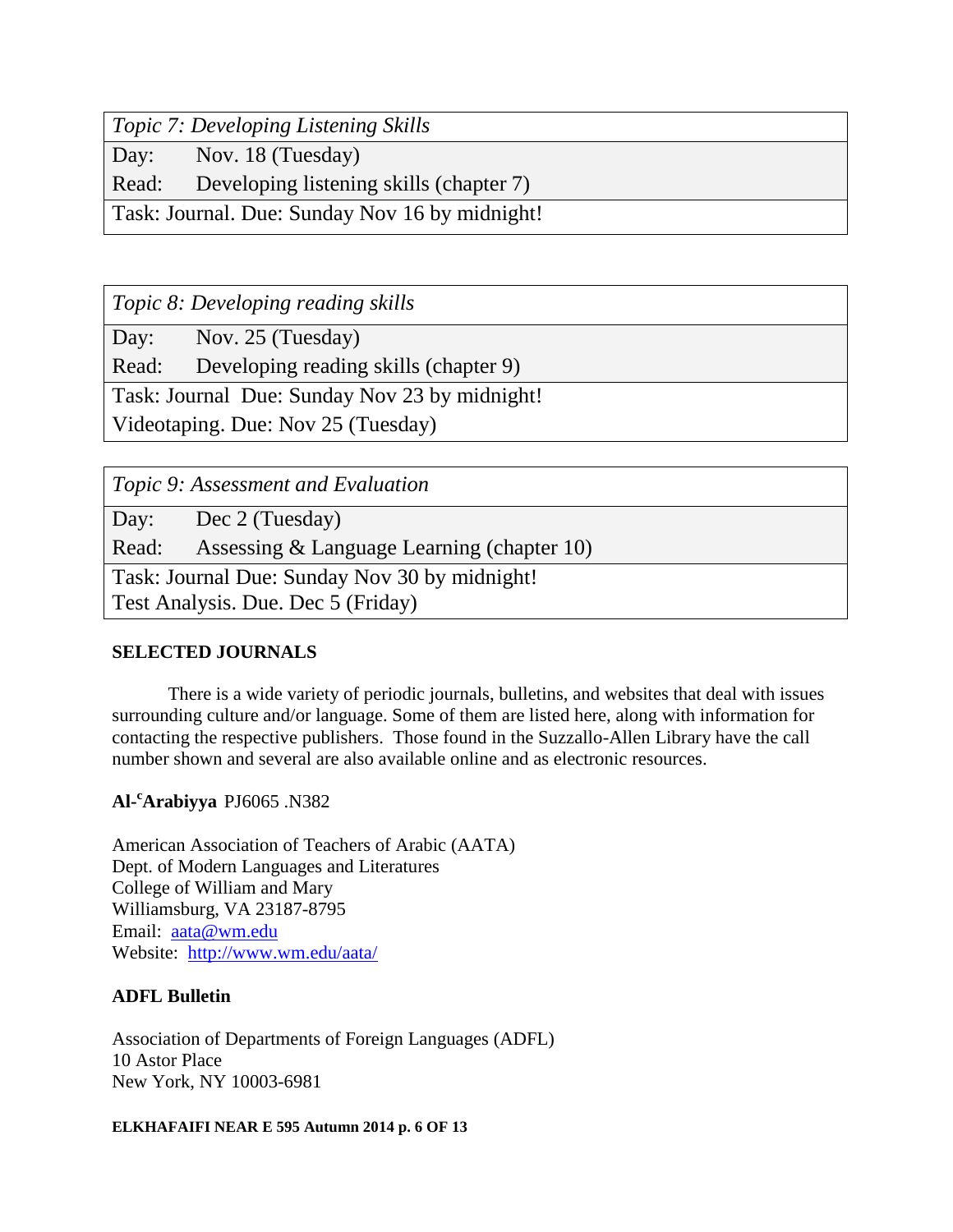Phone: (212) 614-6320 Email: [adfl@mla.org](mailto:adfl@mla.org) Website:<http://www.adfl.org/>bulletin

#### **Applied Language Learning** GovPub U.S. Stacks CALL NUMBER D 1.105:

Defense Language Institute Foreign Language Center Presidio of Monterey Monterey, CA 93944-5006 Phone: (408) 242-5638 Website:<http://www.dliflc.edu/publications.aspx>

#### **Applied Linguistics** P129 .A66

**USA:** Journals Customer Services Oxford University Press 2001 Evans Road Cary, NC 27513, USA Tel: 919-677-0977, extn. 6686 1-800-852-7323 (toll-free in USA/Canada) Fax: 919-677-1714 Email: [jnl.etoc@oup.co.uk](mailto:jnl.etoc@oup.co.uk) Website: <http://www3.oup.co.uk/applij/scope/>

#### **CALICO Journal** P53.28 .C34

Computer Assisted Language Instruction Consortium CALICO 214 Centennial Hall 601 University Drive San Marcos, TX 78666 phone: 1-512-245-1417 fax: 1-512-245-9089 e-mail: [info@calico.org](mailto:info@calico.org) Website:<https://www.calico.org/>

#### **The Canadian Modern Language Review** PB1 .C35

CMLR/RCLV University of Toronto Press 5201 Dufferin Street North York, ON M3H 5T8 Canada Website:<http://www.utpjournals.com/Canadian-Modern-Language-Review.html>

**ELKHAFAIFI NEAR E 595 Autumn 2014 p. 7 OF 13**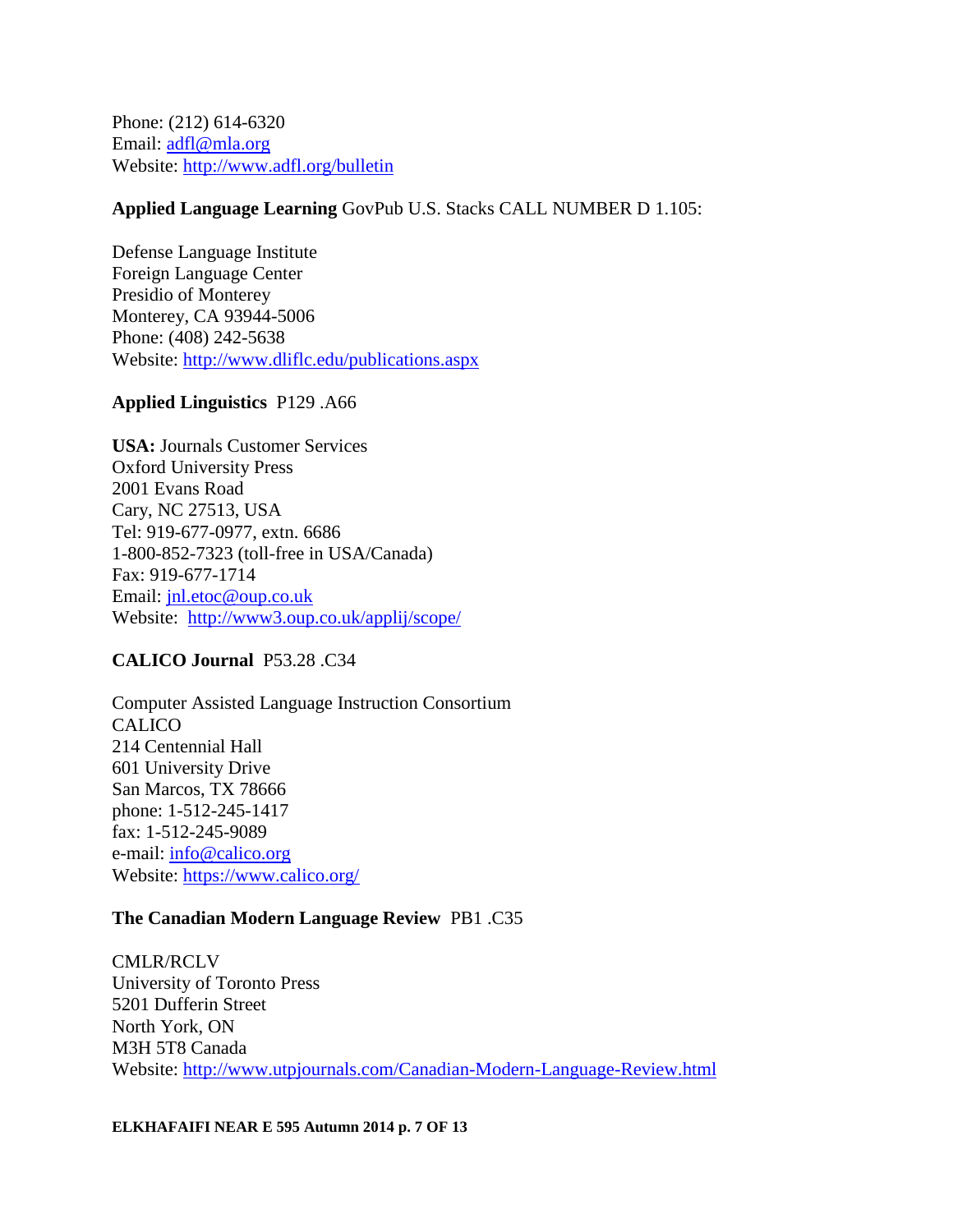#### **Foreign Language Annals (ACTFL)** PB 1 F57

6 Executive Plaza Yonkers, NY 10701-6801 Toll-Free: 1-800-852-7323(914) 963-8830 Website: [http://www.actfl.org](http://www.actfl.org/)

#### **International Journal of Applied Linguistics**

Heidelberg, J. Groos. Website:<http://onlinelibrary.wiley.com/journal/10.1111/%28ISSN%291473-4192>

#### **Language Learning - A Journal of Research in Language Studies** P1 L33

Blackwell Publishers 350 Main St. Malden, MA 02148 Phone: (781) 388-8200 Fax: (781) 388-8210 Email: [subscrip@blackwellpub.com](mailto:subscrip@blackwellpub.com) Website:<http://www.blackwellpub.com/>

#### **Language Teaching** PB35 .L352

Cambridge University Press, Edinburgh Building, Shaftesbury Road, Cambridge CB2 2RU Email: [journals\\_subscriptions@cup.cam.ac.uk](mailto:journals_subscriptions@cup.cam.ac.uk) Website:<http://journals.cambridge.org/action/displayJournal?jid=lta>

#### **Language Teaching Research**

*Editor* Dr Keith Johnson, Lancaster University, UK Journals Department Arnold 338 Euston Road London NW1 3BH UK Tel: +44 (0) 20 7873 6000 Fax: +44 (0) 20 7873 6376 email: [arnoldjournals@hodder.co.uk](mailto:arnoldjournals@hodder.co.uk) Website:<http://www.sagepub.com/journals/Journal201815>

#### **Language Testing** PB36 .L363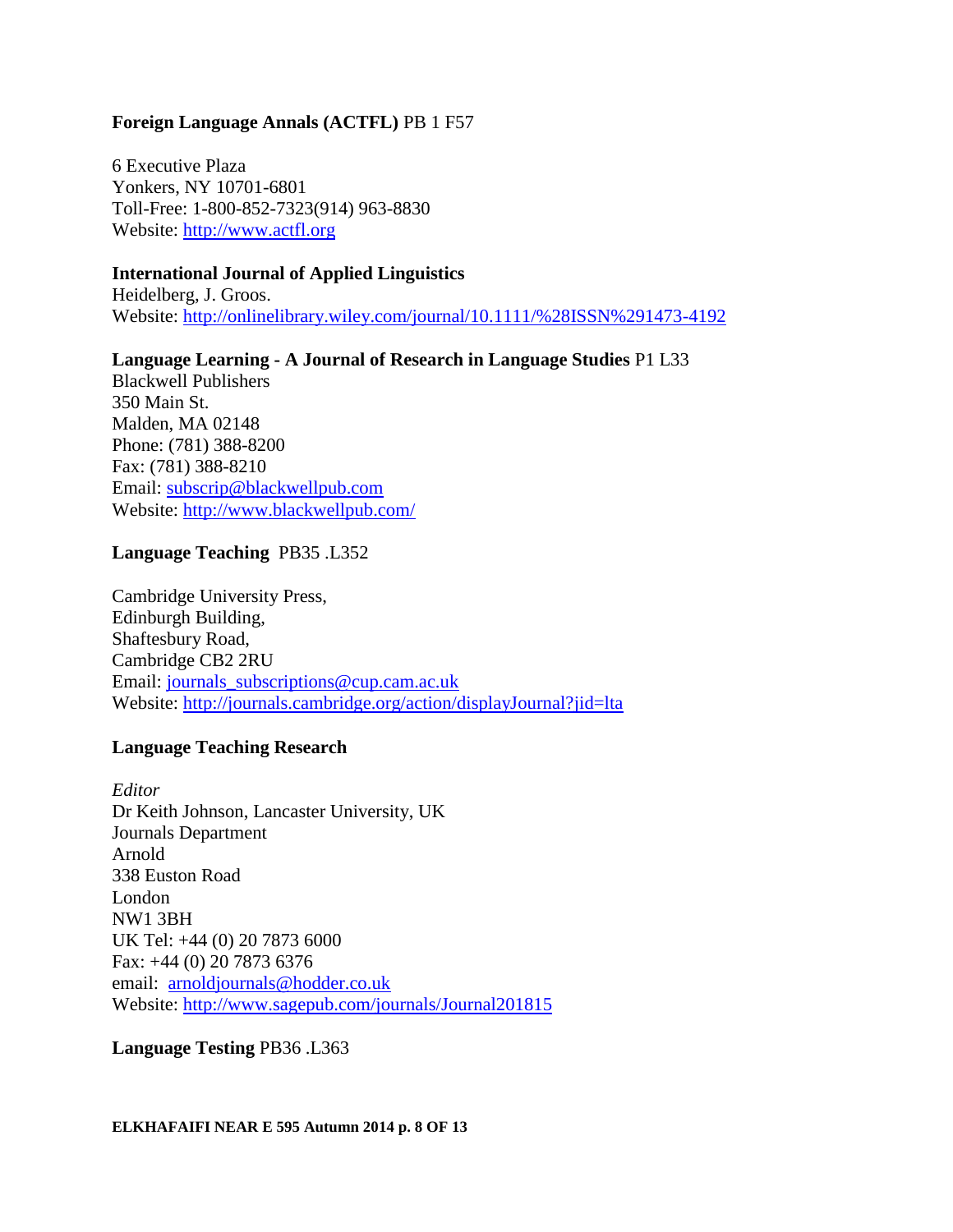Editors Dan Douglas, Iowa State University, USA John Read, Victoria University of Wellington, New Zealand Website:<http://ltj.sagepub.com/>

**The Modern Language Journal**405 MOJ Sally Sieloff Magnan, editor 618 Van Hise Hall, 1220 Linden Dr., Madison, WI 53706-1558 Email: [mlj@lss.wisc.edu](mailto:mlj@lss.wisc.edu)  Website:<http://onlinelibrary.wiley.com/journal/10.1111/%28ISSN%291540-4781>

#### **Reading in a Foreign Language**

NFLRC and University of Hawaii Email: Richard Day, Thom Hudson [readfl@hawaii.edu](mailto:readfl@hawaii.edu) Website:<http://nflrc.hawaii.edu/rfl/about.html>

#### **Studies in Second Language Acquisition (SSLA)** PB1 .S75

Indiana University 1105 E. Atwater Drive Bloomington, IN 47405 Email: [ssla@indiana.edu](mailto:ssla.indiana.edu) Website:<http://www.indiana.edu/~ssla/>

**System**: An International Journal of Educational Technology and Applied Linguistics

PB35 .S89

Elsevier Science Regional Sales Office Customer Support Department P.O. Box 945 New York, NY 10159-0945 Tel: +1 212 633 3730 Toll-free number for North American customers: 1-888-4ES-INFO (437-4636) Fax: +1 212 633 3680 Email: [usinfo-f@elsevier.com](mailto:usinfo-f@elsevier.com) Website: <http://www.elsevier.com/locate/issn/0346251X>

#### **TESOL Journal** PE1128.A2 T4518

Teachers of English to Speakers of Other Languages TESOL 700 South Washington Street, Suite 200

**ELKHAFAIFI NEAR E 595 Autumn 2014 p. 9 OF 13**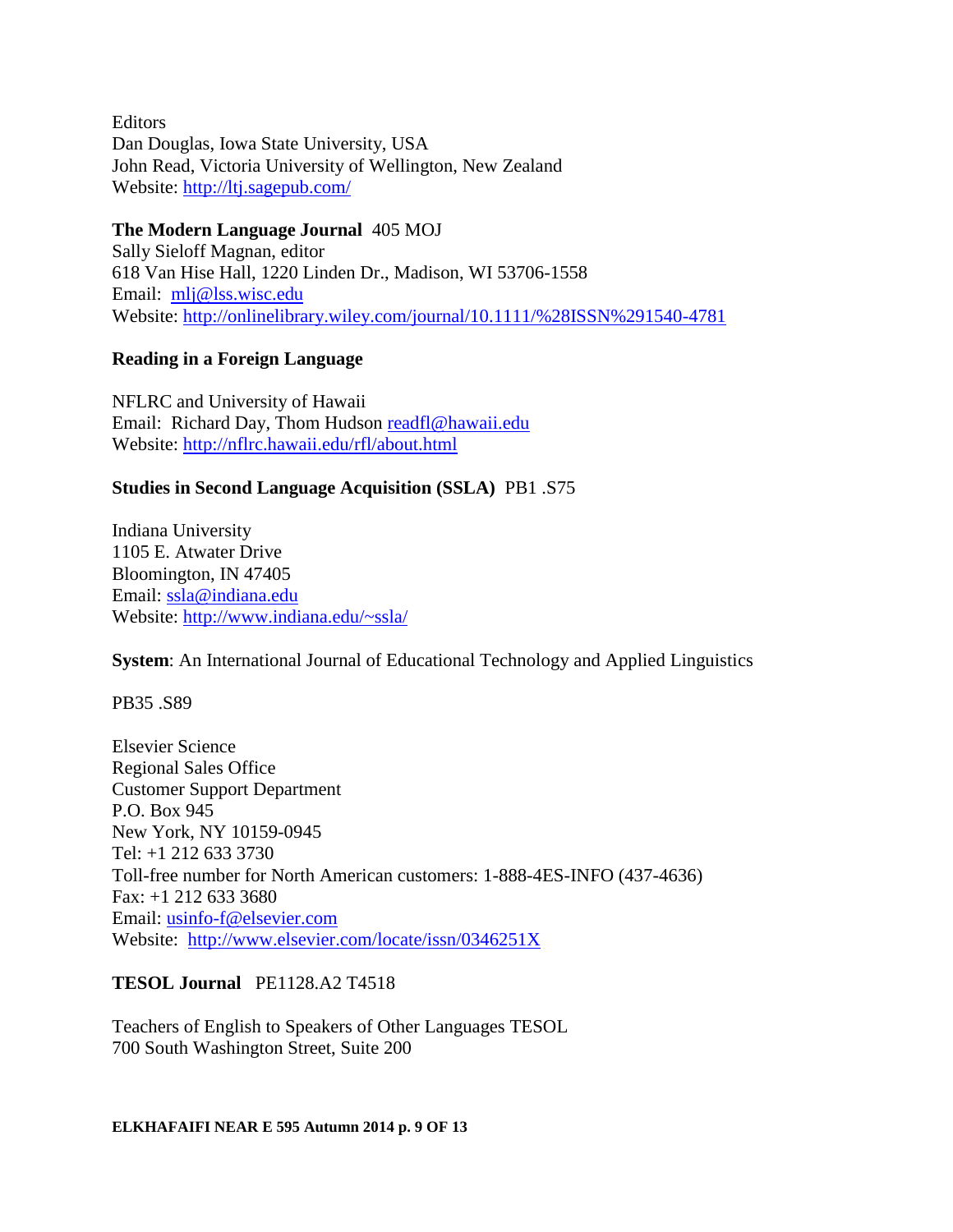Alexandria, Virginia 22314 USA Tel. 703-836-0774 Fax 703-836-7864 or -6447 Email: [tj@tesol.org](mailto:tj@tesol.org) Website:<http://www.tesol.org/read-and-publish/journals/tesol-journal>

#### **TESOL Quarterly** PE1128.A2 T42

Teachers of English to Speakers of Other Languages TESOL 700 South Washington Street, Suite 200 Alexandria, Virginia 22314 USA Tel. 703-836-0774 Fax 703-836-7864 or -6447 Email: [tq@tesol.org](mailto:publications@tesol.org) Website:<http://www.tesol.org/read-and-publish/journals/tesol-quarterly>

#### **Useful Links**

#### <http://coerll.utexas.edu/methods/>

Foreign Language Teaching Methods focuses on 12 different aspects of language teaching, each taught by a different expert instructor. The site contains video footage from an actual methods course held at the University of Texas at Austin. This flexible resource is designed to be used by foreign language teachers as a component of a classroom methods course or as a stand-alone course for independent learners.

#### **Langnet**

[www.langnet.org](http://www.langnet.org/) is an integrated language learning support system, enabled by a comprehensive Web-based search and retrieval system. Sponsored by the National Foreign Language Center Their website is: [http://www.nflc.org.](http://www.nflc.org/)

The American Association of Teachers of Arabic (**AATA**) aims to facilitate communication and cooperation between teachers of Arabic and to promote study, criticism, research and instruction in the field of Arabic language pedagogy, Arabic linguistics and Arabic literature. Their website is: <http://www.wm.edu/aata/>

The American Council on the Teaching of Foreign Languages (**ACTFL)** is the only national organization dedicated to the improvement and expansion of the teaching and learning of all languages at all levels of instruction. Their website is: <http://www.actfl.org/>

The Center for Applied Linguistics (**CAL**) is a private, non-profit organization: a group of scholars and educators who use the findings of linguistics and related sciences in identifying and addressing language-related problems. CAL carries out a wide range of activities including research, teacher education, analysis and dissemination of information, design and development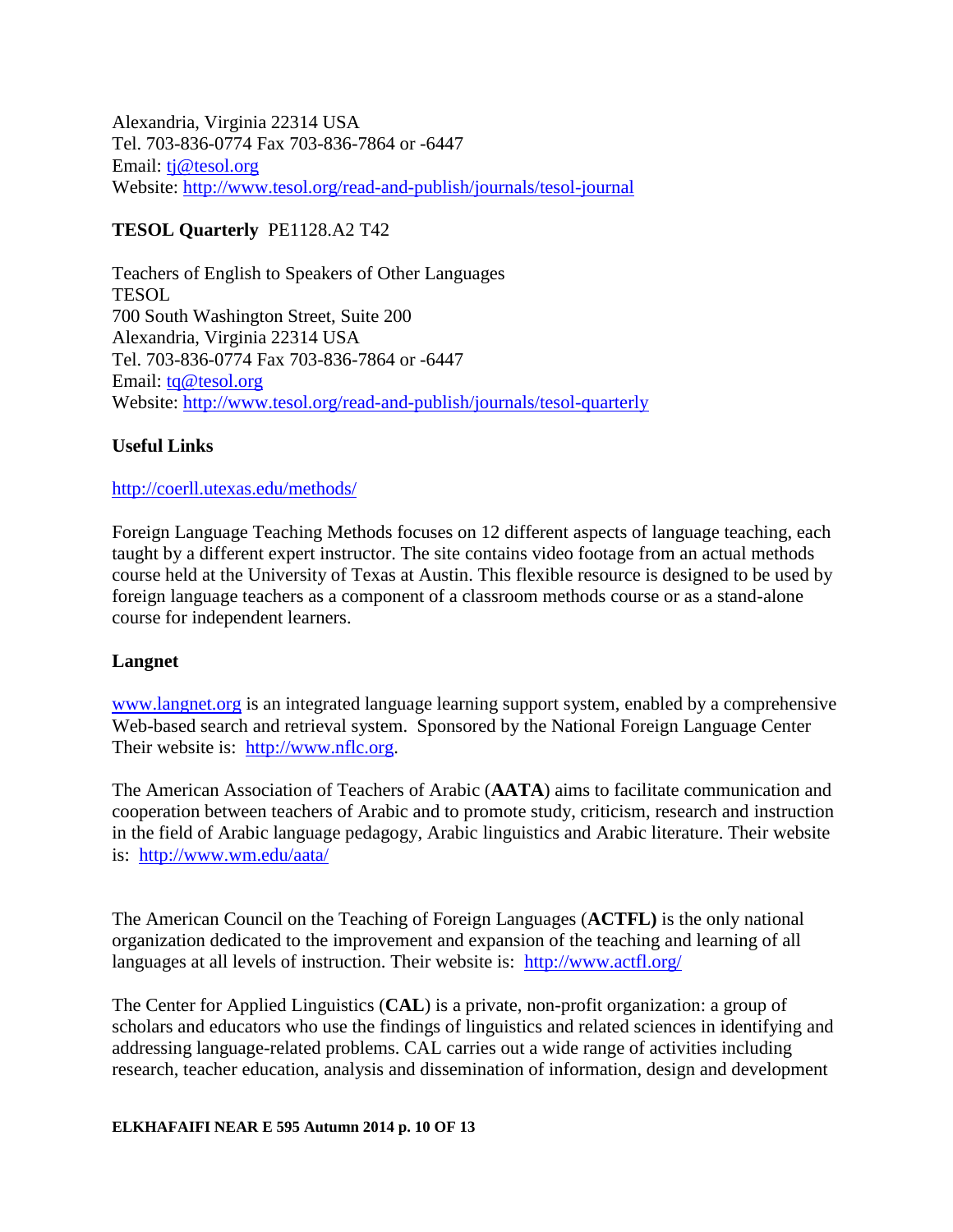of instructional materials, technical assistance, conference planning, program evaluation, and policy analysis. Their website is: <http://www.cal.org/>

The National Council of Organizations of Less Commonly Taught Languages (**NCOLCTL**) website is: <http://www.councilnet.org/>

#### **National Capital Language Resource Center**

The Language Resource is a monthly publication of the National Capital Language Resource Center. The purpose of the newsletter is to provide practical teaching strategies, share insights from research, and announce professional development opportunities for elementary, secondary, and post-secondary foreign language educators. The center is a federally funded project sponsored jointly by Georgetown University, The George Washington University, and the Center for Applied Linguistics. Their website is: [http://www.nclrc.org.](http://www.nclrc.org/)

#### **National Middle East Language Resource Center (NMELRC)**

The U.S. Department of Education created the National Middle East Language Resource Center, the first Title VI Language Resource Center to focus solely on the languages of the Middle East. The center is headquartered at Brigham Young University and represents a consortium of language experts from more than twenty universities

Brigham Young University 139 HRCB Provo, UT 84602 Phone: 801/422-7192 Email: [nmelrc@byu.edu](mailto:nmelrc@byu.edu) Web:<http://nmelrc.org/>

al-Jazeera <http://www.aljazeera.net/>

Arabic Bookstore <http://www.neelwafurat.co/>

#### **ACADEMIC HONESTY**

In case of academic misconduct, such as copying someone's homework or cheating on quizzes or exams, the offending student will be penalized in accordance with the policy of the College of Arts & Sciences:

[\(http://www.washington.edu/uaa/advising/help/academicintegrity.php\)](http://www.washington.edu/uaa/advising/help/academicintegrity.php). Those students who allow others to copy their work will also be penalized.

#### **ELKHAFAIFI NEAR E 595 Autumn 2014 p. 11 OF 13**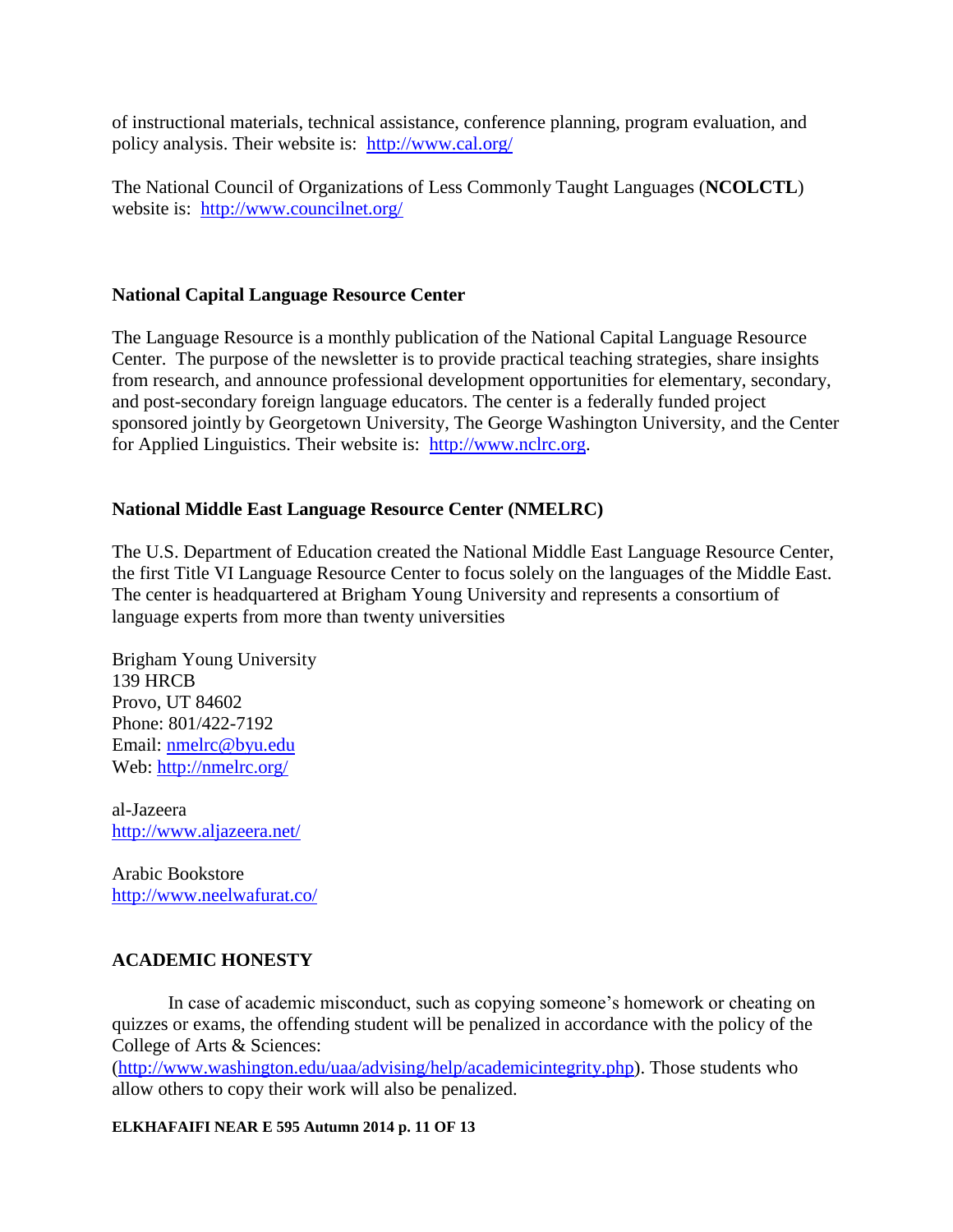#### *ACADEMIC ACCOMMODATIONS*

Disabled students who require academic accommodations must seek assistance from Disabled Student Services [\(http://depts.washington.edu/uwdrs/\)](http://depts.washington.edu/uwdrs/), 011 Mary Gates, 206-543-8924 (V/TTY) in a timely manner, usually prior to the start of classes or as soon as a disability becomes known. If you have a letter from Disabled Student Services indicating that you have a disability that requires academic accommodations, please present the letter to me so we can discuss the accommodations you might need in class.

# أتمنّى لكو التوفيق والنجاح